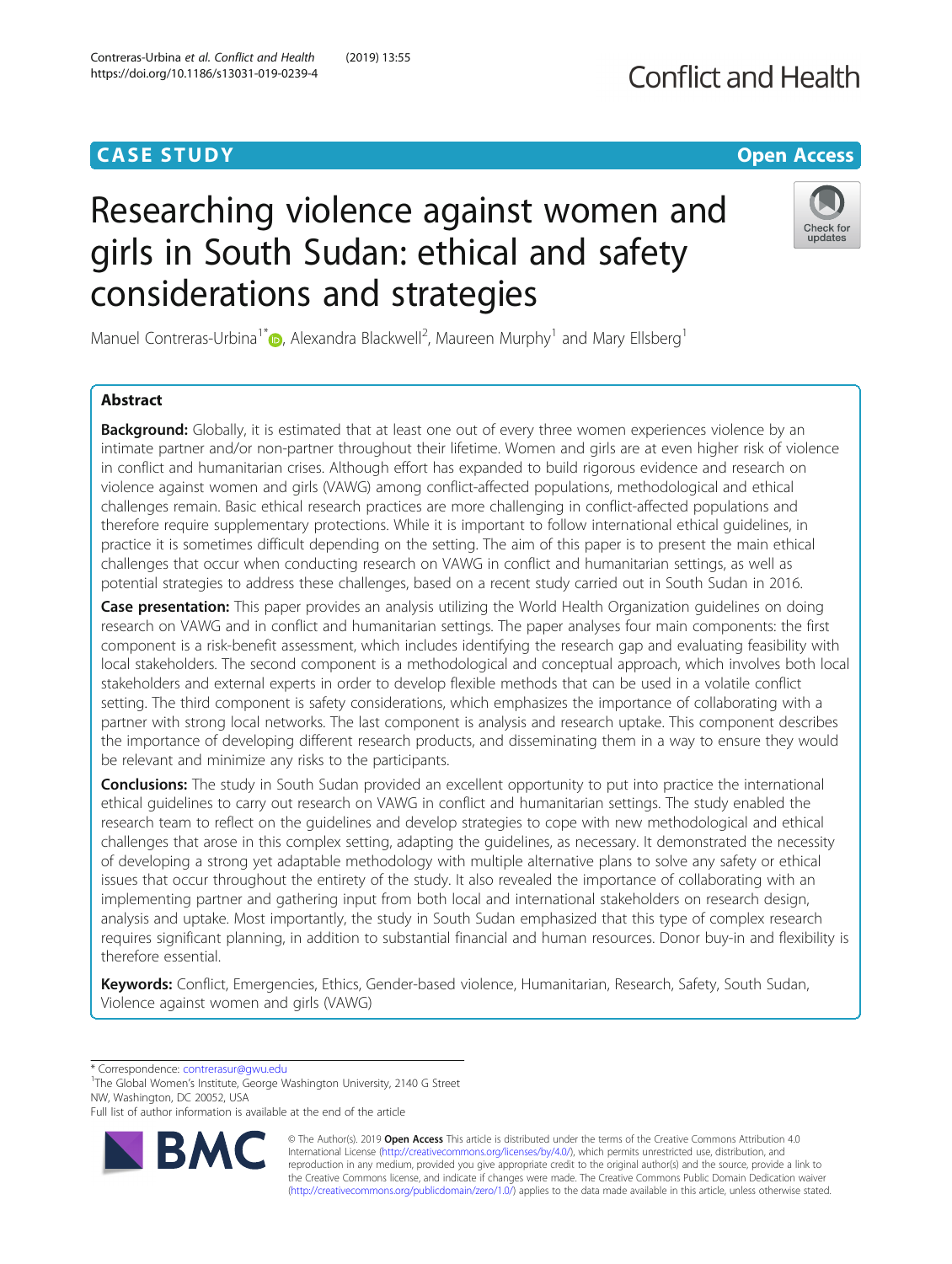# Background

# Introduction

Globally, it is estimated that at least one out of every three women experiences violence or abuse at the hands of an intimate partner or non-partner throughout their lifetime [\[1](#page-13-0)]. Women and girls are at even higher risk of violence in conflict and humanitarian crises due to a number of factors, including displacement, the breakdown of social structures, a lack of law enforcement, the potential further entrenchment of harmful gender norms, and the loss of livelihood opportunities for both men and women in the community, among others [[2\]](#page-13-0).

In recognition of the need to address this issue, the international community has expanded their efforts to build rigorous evidence and research on the different types of violence against women and girls (VAWG) among conflict-affected populations. However, these contexts present a number of methodological challenges, and much of the research is not comparable due to the varied application of methods, study outcomes and definitions. Moreover, there is a lack of consistency regarding the approaches to ensuring the confidentiality and safety of participants and researchers.

Attention to ethics is essential when implementing research with human subjects. Basic ethical principles, as set forth by the Belmont Report [[3\]](#page-13-0), are evoked for all research pertaining to human subjects. Given the sensitive nature of the topic of VAWG and the risks it presents for the physical and psychological safety of both participants and members of the research team, the World Health Organization (WHO) published the guidelines "Putting Women's Safety First: Ethical and Safety Recommendations for Research on Violence against Women" (1999) [[4\]](#page-13-0). The guidelines present eight key ethical and safety principles for research on VAWG that establish standards for procedures including maintaining confidentiality, minimizing underreporting, fieldworker training, referral systems and presentation of findings. The WHO guidelines are considered a gold standard for conducting research on VAWG and have been adopted by the vast majority of institutions that carry out or fund research on violence.

# Ethical framework for researching violence against women and girls in conflict and humanitarian settings

Research on sensitive topics conducted among displaced or other conflict-affected populations presents additional ethical and safety challenges, as the populations under investigation have overlapping vulnerabilities that compound the risks of conducting research with these groups.

Therefore, the WHO adapted their guidelines for emergency settings and developed "Ethical and safety recommendations for researching, documenting and monitoring sexual violence in emergencies"  $(2007)$  [[5\]](#page-13-0).

WHO ethical and safety recommendations for researching, documenting and monitoring sexual violence in emergencies (2007)

- 1. The benefits to participants or communities of documenting sexual violence must be greater than the risks to participants and communities.
- 2. Information gathering and documentation must be done in a manner that presents the least risk to participants, is methodologically sound, and builds on current experience and good practice.
- 3. Basic care and support for survivors/victims must be available locally before commencing any activity that may involve individuals disclosing information about their experiences of sexual violence.
- 4. The safety and security of all those involved in information gathering about sexual violence is of paramount concern and in emergency settings in particular should be continuously monitored.
- 5. The confidentiality of individuals who provide information about sexual violence must be protected at all times.
- 6. Anyone providing information about sexual violence must give informed consent before participating in the data gathering activity.
- 7. All members of the data collection team must be carefully selected and receive relevant and sufficient specialized training and ongoing support.
- 8. Additional safeguards must be put into place if children (i.e. those under 18 years) are to be the subject of information gathering.

These recommendations provide general guidance for collecting data on sexual violence in high-risk contexts; however, they are applicable for research on other sensitive topics, including other types of VAWG that occur during emergencies. They mainly focus on the importance of protecting participants in the study. As part of research design, the WHO guidelines emphasize the need to evaluate the value of the research and to weigh potential costs and benefits. Additionally, they highlight the importance of employing a methodology that is grounded in experience and good practice and that presents the least risk to participants. They also emphasize the supplementary mechanisms that should be in place to ensure the confidentiality, privacy, voluntariness and safety of participants, including additional considerations during informed consent. The guidelines provide specific considerations around respect for participants given the potentially threatening and traumatic nature of VAWG as a subject, including referrals to quality local support for survivors and the selection and training of enumerators. While these guidelines are critical to carry out research on VAWG in conflict and humanitarian settings, the application of these universal ethical standards could present several practical difficulties when implementing this type of research. In addition, some of these considerations might not be sufficient to protect individuals due the unique challenges of a conflict environment.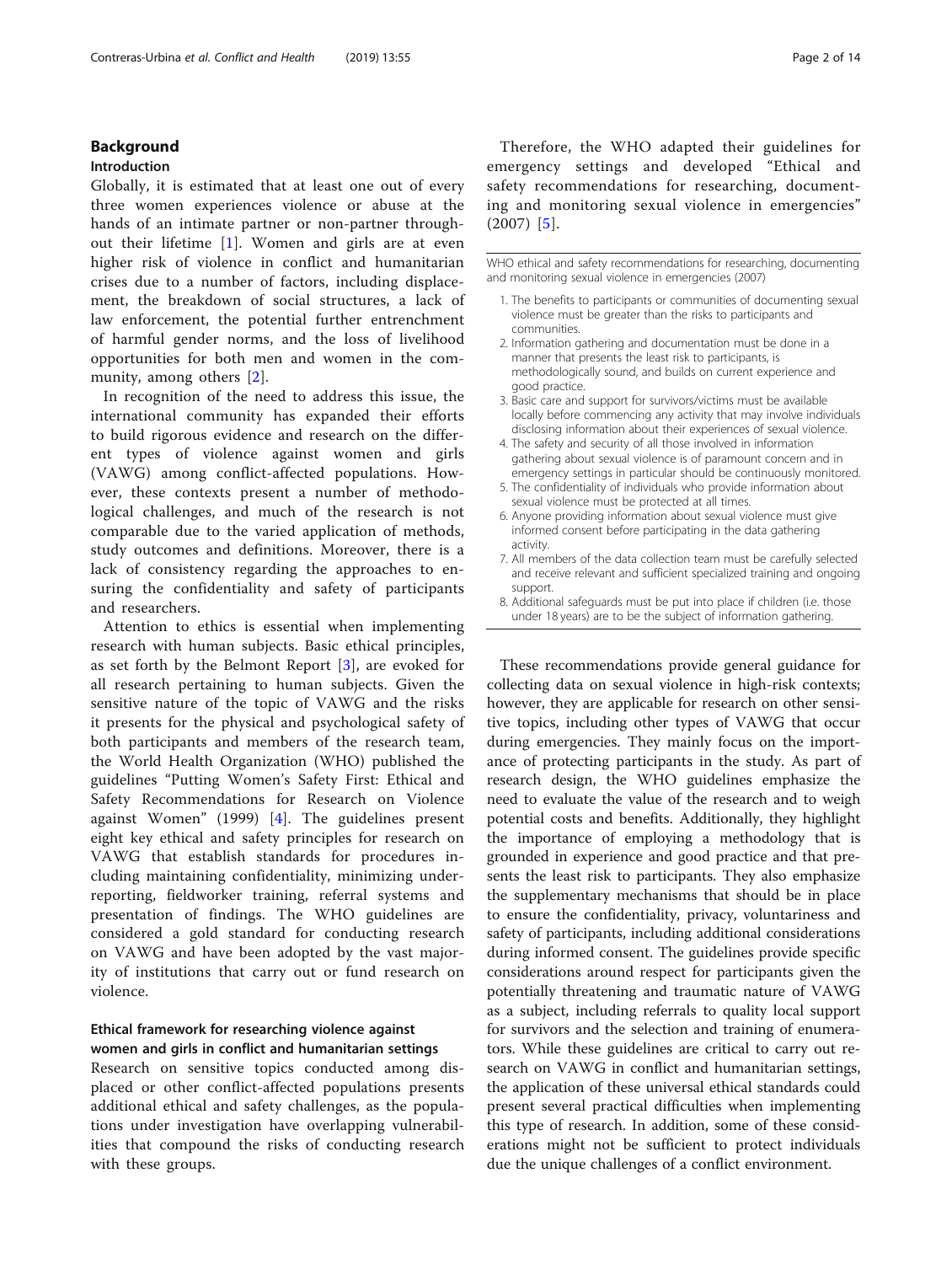# This study

This paper is a case study that aims to present reflections and analysis of the main ethical challenges that occur when conducting research on VAWG in conflict and humanitarian settings, as well as potential strategies to address these challenges, based on a recent study carried out in South Sudan in 2016 [[2](#page-13-0)]. The study was part of the United Kingdom Department for International Development (DfID) global program, entitled, What Works to Prevent Violence Against Women and Girls. The research was carried out by The Global Women's Institute (GWI) at the George Washington University in partnership with the International Rescue Committee (IRC), CARE International UK (CIUK), and Forcier Consulting. The research team included international and national researchers representing these organizations. The research study used both qualitative and quantitative methods to understand the prevalence, types and patterns of VAWG among populations who have been affected by current and past conflicts across five sites in South Sudan.

Using the experience of the research in South Sudan, this paper seeks to contribute to efforts to improve research on VAWG in conflict and humanitarian settings while ensuring the safety of those involved (both participants and the researchers), and to make recommendations that can inform future research in similar high-risk settings.

The context: civil and intercommunal conflict in South Sudan In 2011, South Sudan emerged from 25 years of civil war with the central Government of Sudan and 6 years under the 2005 Comprehensive Peace Agreement (CPA) to become the world's newest nation state  $[6]$  $[6]$ . However, the undercurrent of political and ethnic conflicts remained after independence, and in December 2013 violence erupted once again, sparking the South Sudanese civil war referred to as the 2013 Crisis. In spite of the establishment of a new peace agreement in 2015, civil conflict persisted across the country, and inter-communal conflicts were a continuing facet of this period of relative peace [\[6](#page-13-0)]. These conflicts often centered on localized tensions such as land for cattle grazing, accumulation of wealth (by means of cattle raiding) and abduction of women or children [[7\]](#page-13-0). Many of these incidents triggered revenge killings from the victimized community that caused a cycle of revenge attacks, perpetuating continued insecurity. The ethnic civil conflict then re-ignited during an outbreak of violence in Juba City in July 2016. This constant unrest has eroded the education and political systems and deteriorated the local economy, leaving little to no institutional structures to deliver services or facilitate decision-making [\[8](#page-13-0)]. This, combined with frequent famines and other crises, has exacerbated the situation of extreme poverty and insecurity in the country, especially for women and girls.

# Methodological and ethical considerations of the study

The study used a mixed-methods approach to fill substantial gaps in understanding on the intersections of VAWG and conflict in South Sudan. The quantitative component consisted of a population-based household survey administered to a representative sample of women aged 15–64 in three locations (Juba City, Rumbek Centre and the Juba's Protection of Civilian - POC - camps), as well as a supplemental survey for men (aged 15–64) in two locations (Juba City and Rumbek Centre). The questionnaire was based on the WHO Multicountry Study on Women's Health and Domestic Vio-lence Against Women [[9](#page-13-0)] and was adapted for the unique context of South Sudan. A multi-stage cluster sampling design was used to select individual households for inclusion in the cross-sectional survey. Interviews with men and women were conducted in different clusters to ensure the confidentiality and security of participants. A systematic sampling strategy was used for household selection. A simple randomization strategy was used to select one individual in the household without replacement to avoid bias. A total of 2244 women and 481 were interviewed. For more information on the sampling frame, view the full report [\[2\]](#page-13-0).

Qualitative data was collected in five locations in South Sudan. The qualitative data was collected with community members, key informants (non-governmental staff, government representatives, local leaders, etc.) and survivors of VAWG. In addition to the three sites included in the household survey, in-depth interviews and focus group discussions (FGDs) were also conducted in Juba County and the POC camp in Bentiu. Semistructured, in-depth interviews were conducted with female survivors of violence who had sought and received services from IRC. The FGDs utilized participatory tools, which have been used for research on VAWG in other settings, including free-listing and open-ended stories/ Venn Diagrams.

The research protocol was approved by the Institutional Review Board (IRB) of the George Washington University as well as the Technical Advisory Group (TAG) in South Sudan, which is an independent body of experts in VAWG research and programming in South Sudan made up of local, national and international practitioners representing both NGO and government structures. Permission to conduct the research was secured with appropriate authorities at national and local levels.

The research followed the WHO's Ethical and Safety Recommendations for Researching, Documenting and Monitoring Sexual Violence in Emergencies [\[5](#page-13-0)]. The fieldwork team was carefully selected and trained during an interactive three-week training session held at each site, which included instruction on managing privacy, confidentiality and participant distress, as well as questionnaire and study methodology. All fieldwork supervisors and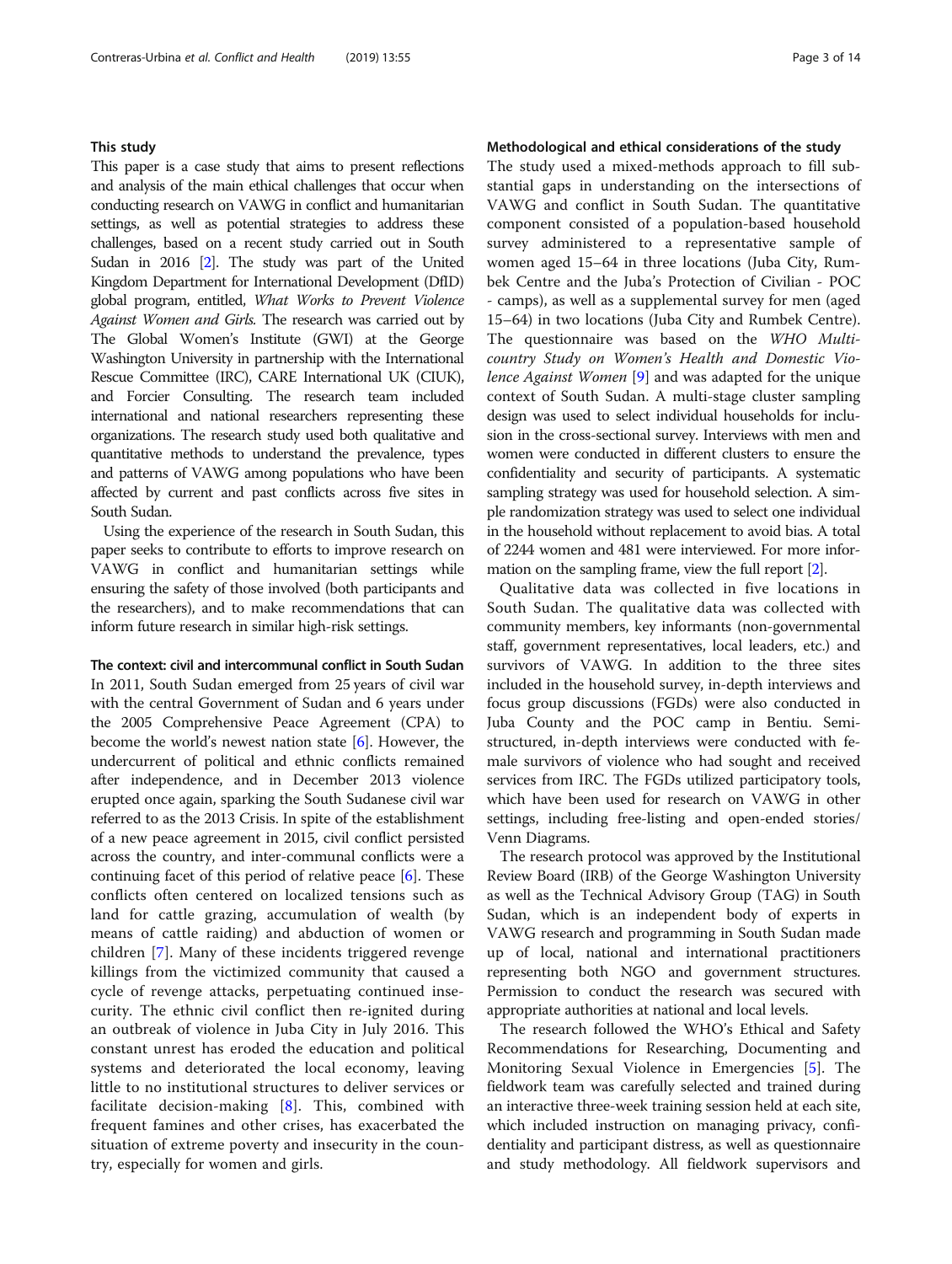enumerators were South Sudanese. However, despite the ethical and methodological considerations made during the design of the study, challenges to follow these guidelines emerged given the situation of South Sudan at the time of the survey, and new approaches had to be developed to overcome these challenges.

# Case presentation: ethical and methodological considerations and strategies for research in conflict settings

Utilizing the WHO framework, this paper presents an analysis of the key ethical considerations and challenges that arose during the study in South Sudan and the strategies used for overcoming those challenges. This section is organized by four main components of ethical research on VAWG in conflict and humanitarian situations that addressed the main ethical challenges and dilemmas faced when doing this research: 1) risk-benefit assessment; 2) methodological and conceptual approaches; 3) safety considerations; and 4) analysis and research uptake.

# Risk-benefit assessment

The WHO guidelines highlight the importance of assessing potential harms and benefits for studies in conflict and humanitarian settings before initiating research activities. Considering the unstable situation of the country, exploring the purpose and added value of the study in South Sudan was extremely important in order to determine if the study was feasible and benefited the participants. For that reason, the research team undertook a continuous risk-benefit assessment to determine whether the study was truly necessary and feasible, and how the evidence could be used to inform policies and programs. The assessment aimed to confirm the following:

- a) The research was needed in this specific context and the research questions had not already been answered in previous research.
- b) There were national and local stakeholders and policy-makers engaged to ensure the findings would be useful for the development of actions that could potentially improve the lives of women and girls.
- c) The research could be conducted with minimum risks to participants, researchers and fieldworkers.
- d) There were referral services in place to provide essential support to participants.
- e) There were the means to protect the confidentiality and privacy of research participants.

The assessment was an ongoing process comprised of four main components: 1) a scoping process with the donor, project partners and key local actors; 2) an incountry feasibility assessment; 3) coordination with local stakeholders and formation of a local TAG; and 4) monitoring of the implementation of the research. The main considerations and challenges that were made during each component are described below.

# A scoping process with the donor, project partners and key local actors

The initial proposal of the study was presented by a consortium integrated by GWI, IRC (both UK and South Sudan offices) and CARE UK to the donor in early 2013. As a newly independent state, South Sudan lacked solid data on the different forms of VAWG had suffered both before during and after the conflict. Following the proposal, preliminary discussions with governmental institutions, local women's groups and international actors indicated that such data would be valuable for informing national and international policy and programs. Given the complex setting, these discussions—which commonly take time, effort, and contextual knowledge—were coordinated by IRC. It was essential to have a well-known and respected organization on the ground leading these discussions and facilitating this process.

The study need was confirmed by a desk review that included existing research and other relevant documents to identify existing gaps in evidence. A comprehensive desk review was conducted with the support of national organizations working on VAWG. In all the studies reviewed, VAWG—and non-partner sexual violence in particular—was identified as a major problem in South Sudan; however, no studies could accurately characterize the extent of the different types of violence that women and girls suffered during the various conflict periods.

# An in-country feasibility assessment

At the project's inception, the security context in South Sudan was relatively stable; however, with the outbreak of the 2013 Crisis, the context of the study changed considerably. Within this rapidly shifting context, it was critical to assess if it was still feasible and ethical to carry out rigorous research on VAWG. During the feasibility assessment, the research staff conducted meetings with representatives from United Nations (UN) agencies, the local Gender-based Violence (GBV) Sub-cluster, civil society groups and representatives of relevant government ministries, in addition to conducting field visits to possible research sites. All actors who were consulted expressed strong support for the research and they suggested continuing with the study.

Originally, the population-based household survey was planned to be representative of the entire country. Based on the feasibility assessment, it was clear that this was not possible mainly because there were areas affected by the 2013 Crisis that were too risky for the fieldworkers,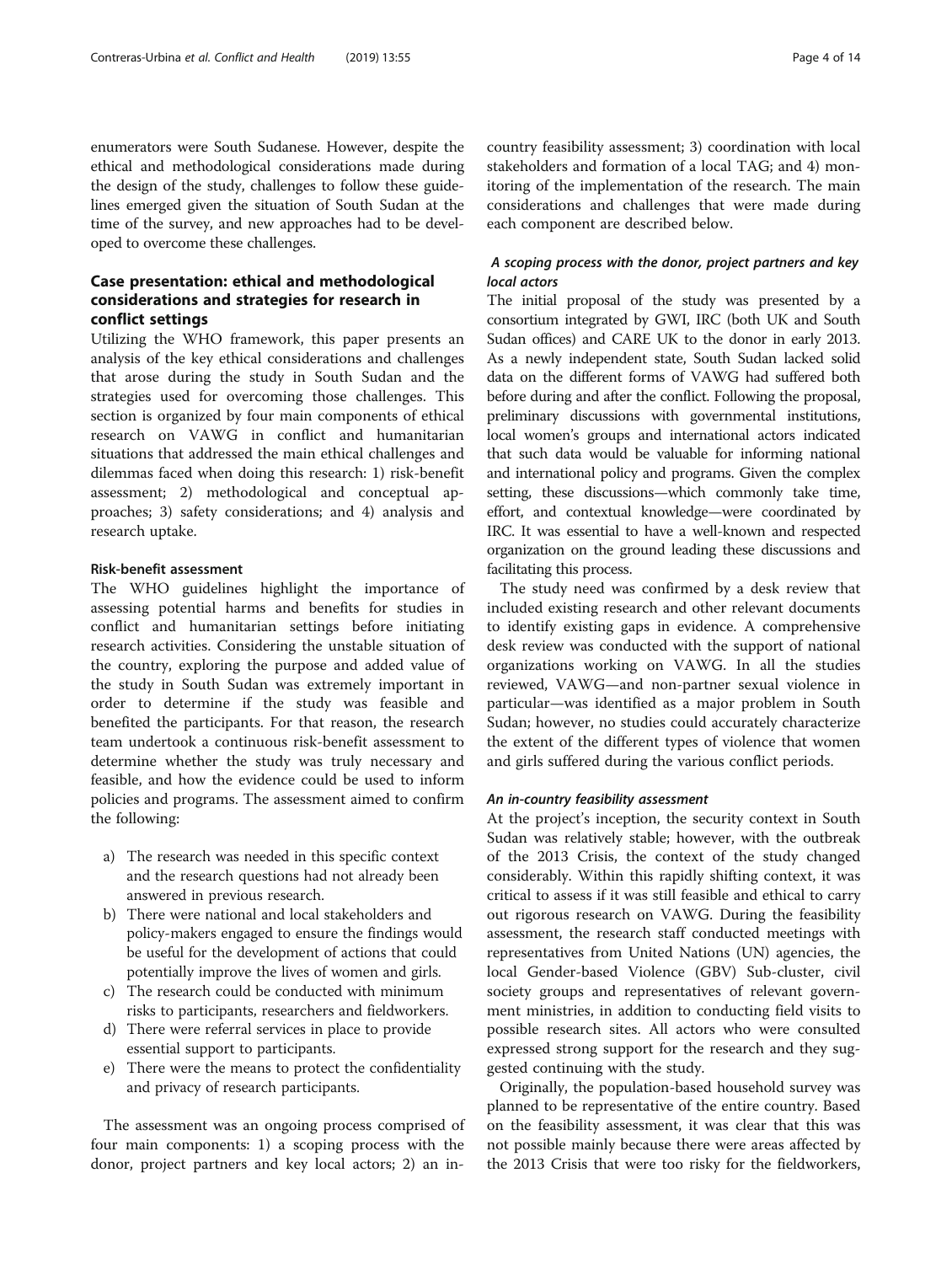and this type of survey was not a priority during an acute conflict phase. For that reason, criteria were developed to select study locations that fulfilled minimum ethical standards such as access, availability of referral services, and safety of research staff and participants, as well as typical research considerations such as the adequate representation of sub-populations within the study population.

For those sites that were deemed essential for adequate demographic representation but where a household survey would not be safe or feasible, the research team decided to carry out only qualitative research. The findings from this feasibility assessment were used to populate the risk-benefit analysis, which also informed decision-making on the design and scope of the study to reduce any potential risks as much as possible.

As described above, the survey was only representative of three sites for women (Juba, Rumbek, and the Juba POCs) and two sites for men (Juba and Rumbek). The other sites where only qualitative research was possible to conduct were Bentiu and Juba County. The research team struggled with the dilemma of obtaining important data to show the reality of women's experiences of violence in the main settings affected by conflict without being able to guarantee safety, or having a smaller representation of the women affected by conflict but making sure that the fieldwork was conducted in relatively safe places. Both were ethically important, however, the research team decided to prioritize the safety of people involved in the research. The limitation of having done the survey in these specific locations was acknowledged in the analysis and the presentation of results, which clearly established that the quantitative data is representative of these places and not the entire country.

# Coordination with local stakeholders and formation of a local technical advisory group

From inception, the study was conceptualized to be participatory. Key local partners were engaged to help align the research priorities and the priorities of VAWG networks in the region, confirm that appropriate research questions were being asked, and ensure findings would be utilized to inform relevant programs and policies that benefit women and girls. In addition, working with these partners helped to obtain a more accurate assessment of the risks associated with the study and to develop adequate ethical and safety measures that could be put in place to minimize them.

The IRC offices in South Sudan coordinated the involvement of local partners. In addition, a local TAG was established to provide technical support throughout the project timeline, including reviewing and providing feedback on the study protocol, data collection tools, the interpretation of research findings, and dissemination

methods for various findings. The TAG was composed of representatives from the United Nations Mission, international and local civil society groups, governmental authorities, and other key South Sudanese actors in the field of VAWG. Partnering with local institutions also enabled the study to link with preexisting referral networks of accessible services, including psychosocial and health support for women and girls who had survived violence. This ensured that the research participants could be referred to these services throughout the entirety of the study, if needed. Determining that these services were available was essential to confirming whether the study would be feasible in the proposed locations, as it ensured that the risk to participants could be reduced.

In South Sudan, one of the main challenges around involving different local actors was the current conflict between the government, mainly representing one ethnic group – Dinka -, and the rebel armed group mainly representing another ethnic group – Nuer -. The rebel armed group had a strong presence, including being the main local authority in some areas. For that reason, it would have been important to include them as part of the TAG. However, due the sensitivity of the political/ethnic conflict between the government and this group, formal representation of the rebel group in the TAG was not possible. Instead, people from the same ethnic group – Nuer - but without a political affiliation were represented in TAG to ensure adequate representation from all actors.

# Monitoring of the implementation of the research

The activities that informed the risk-benefit assessment were continually conducted and reassessed throughout the duration of the study. This continual reassessment proved essential when the civil conflict re-ignited during an outbreak of violence in Juba in July 2016, in the middle of ongoing data collection. In the lead up to and during this outbreak in conflict, the consortium partners held regular discussions about the risks and benefits of stopping data collection versus continuing. In mid-July when it became apparent that the conflict was newly acute, the partners decided to pause data collection in Juba City and the Juba POCs. Operations were able to continue in the study site in Rumbek, as the conditions were more stable. After recurrent security and risk assessments conducted over several months, research was resumed in the Juba POC sites in November 2016 and was completed by December 2016. The consortium partners determined that data collection would not be resumed or completed in Juba City due to concerns for the safety and security of both the participants and the enumerators. This continuous risk-assessment was extremely important to discuss alternative scenarios and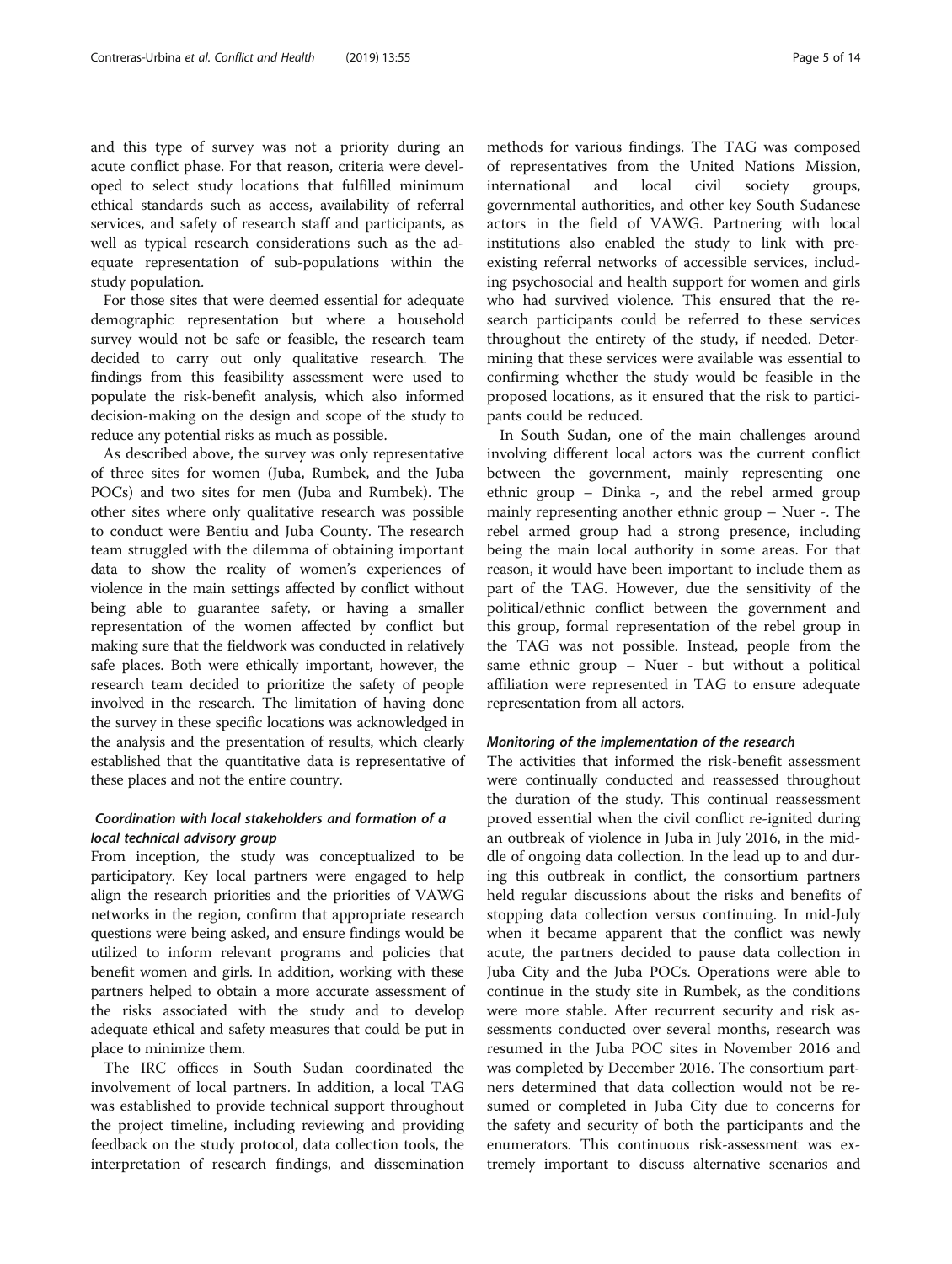back-up plans on a regular basis, and to make decisions quickly and effectively when the security situation escalated and required adjustments to the original work plan.

While these assessment activities took a significant amount of time and resources, the results yielded essential information for subsequent phases of the research and helped minimize risk for the people involved in the study. However, the decision to prioritize security during the collection of data had methodological implications. In Juba POCs where the research was resumed after several months, the research team had to go back to conduct refresher training sessions for the enumerators and to make sure the original sample frame was maintained. The goal was to reduce the bias of the survey as much as possible considering the situation. The data collection resumed where the research team left off with incomplete clusters. For clusters in progress, a question was added about previous participation in the household questionnaire. If the selected household was already surveyed, then the fieldworkers moved to the next one. Women who recently arrived to the camp as part of the displacement of the outbreak were not included in the survey in order to keep the original sample frame. However, a recently displaced subgroup of women were included in the qualitative sample to make sure that their experiences were captured. In Juba City were the survey could not be resumed, the sample frame was smaller than originally planned. The sample was still representative of the population of Juba City but had less statistical power.

# Methodological and conceptual approaches

The WHO guidelines outline that research on VAWG in emergencies must be methodologically sound and build on best practice while also presenting the least risk to participants. However, this can be difficult to guarantee in a volatile conflict setting. The constantly changing security context in South Sudan required identifying not only sound methods that could adequately test the research hypotheses, but also a methodology that was sufficiently flexible to adapt to this complex and fluid context. This required a collaborative, iterative approach to the research design process involving both local stakeholders and external experts on research in conflict settings.

Many humanitarian settings are complex and involve multiple levels of conflict and crisis. Ideally, conflicts, types of violence and the temporality of events are defined at the outset of a study to adequately reflect the reality of women and girls' experiences. VAWG is experienced in many different forms during periods of conflict; nevertheless, the international community and media often focus heavily on conflict-related sexual violence, creating the impression that strategic rape is the most prominent and serious form of VAWG that affects women and girls [\[10](#page-13-0)]. For this reason, it was important for the study in South Sudan to have a more expansive view of conflict-related VAWG to include the different types of violence that affect women and girls. The types of violence prioritized in the study were identified and defined in collaboration with the TAG and other local stakeholders. They included physical, sexual, emotional and economic intimate partner violence (IPV); nonpartner sexual violence including rape, attempted rape, unwanted touching and sexual harassment; transactional sex; abduction; and harmful discriminatory practices including early and forced marriage, bride price and wife inheritance.

In addition, the study examined the effects of three main armed conflicts identified by the TAG and the local partners: the Sudanese Civil War, the 2013 Crisis in South Sudan, and the on-going inter-communal conflict. The temporality of these conflicts was established using main events that were also relevant locally, such as the Comprehensive Peace Agreement in 2005 marking the end of the Sudanese Civil War, South Sudan Independence in July 2011, the start of the 2013 Crisis in December 2013, and the peace agreement signed in August 2015 [[2\]](#page-13-0). Feedback gathered from key informants during formative data collection was essential for establishing this timeline. This collaborative approach to defining research concepts enabled both the methodology and the findings to be contextually relevant and easily understood by local stakeholders and affected communities.

Another challenge was defining the age group of the study population. Most of the surveys on this topic include participants from 15 to 49 (or sometimes 64) years old. This includes minors between 15 to 17 years old. Including minors in research requires special considerations and protections due to their diminished autonomy. After consulting with global and local experts, the decision was to include this group in the survey but not in the qualitative in-depth interviews. Evidence shows that many cases of VAWG, especially sexual violence, occur in early ages, so it is was important that the research captured information that reflected the current situation of violence that adolescent girls were experiencing.

The WHO guidelines recommended additional safeguards if children are part of the study population. For that reason, the team also took into account other guidance documents during the design of the study and during data collection. These included the recommendations established in the Ethical Research Involving Children (ERIC) project compendium with UNICEF [\[11\]](#page-13-0), and the Population Council's Ethical Approaches to Gathering Information from Children and Adolescents in International Settings: Guidelines and Resources [\[12](#page-13-0)], which both focus on ethical considerations specific to research with children and the dynamics between researchers, children, families, communities and other stakeholders.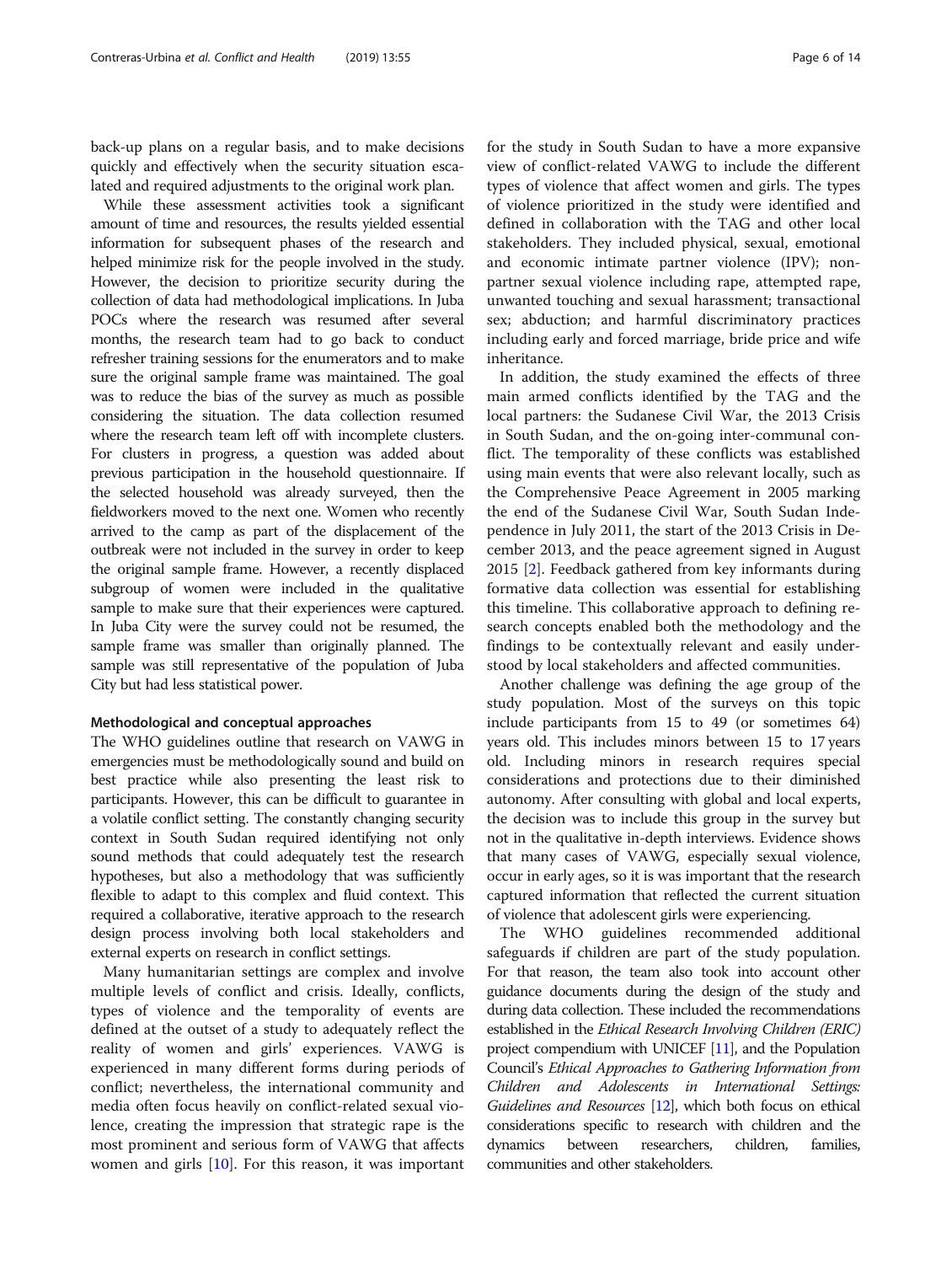Many adolescent girls were already in a marriage union in South Sudan, so it is common that they already experienced IPV. Those unmarried adolescent girls who were still living in the home of the family of origin and suffered sexual abuse often experienced it at home. In this context, the research team decided to waive parental/adult permission considering that attaining permission from a parent may put the child at further risk in the household. Instead, adolescent girls still living in the home of the family of origin were asked for an informed assent of their participation. Those who were already married and living with a husband were asked for an informed consent.

In addition, only adolescent girls aged 15–17 were included if they showed ability to understand the nature of the research and were capable to provide informed consent. During the training of the data collectors, facilitators suggested to go particularly slow with adolescent girls ages 15–17 in order to explain the nature of confidentiality, consent and the voluntary nature of their participation in the research. Consent and assent forms for both the quantitative survey and the qualitative interview were read to the respondents and used simple language that could be easily understood by adolescents. All respondents had a chance to ask questions of the data collectors at any time before, during, or after the interview. No particular challenges arose from the inclusion of this group in the research. More information on data collector training to minimize risks to participants can be found in the below section on Safety considerations.

The next challenge was to develop tools that capture the experiences of violence that women suffer and their association with the different types of conflict. For the cross-sectional survey, the first step was to conduct a scoping exercise to identify existing tools relevant to the research questions. A detailed matrix was developed to analyze surveys on VAWG in conflict and humanitarian settings from a variety of sources. The matrix supported the development of the household questionnaires for women and men and ensured that they were grounded in tested methodologies. In addition, the research team collaborated with other researchers working on sensitive topics in conflict and humanitarian settings to review best practices and to refine the final tools that were utilized in South Sudan. The questionnaires were based on the WHO multi-country study on VAWG questionnaire, but adapted for a conflict and humanitarian setting. The WHO study is recognized as one of the most validated models when doing quantitative research in the field. The questionnaires were finalized with the support of the TAG and local IRC staff who reviewed them for relevancy and cultural appropriateness. The qualitative tools followed a similar process.

A second step was to conduct formative research using participatory action methods. This formative research included primarily semi-structured in-depth interviews with key stakeholders and local actors in South Sudan plus participatory focus groups discussions with male and female community leaders and young men and women. The formative research improved the understanding of the overall context of VAWG and conflict in South Sudan, and informed the design of the survey and the qualitative research.

While these methodological considerations are common of all descriptive research on VAWG, the fluid dynamic of humanitarian settings presents an added challenge. When developing the sampling frame, though it was important to utilize sufficient sample sizes to produce rigorous findings, the high-risk environment presented several barriers. As a safety measure to minimize risk for female participants, the research team used separate sampling frames for men and women. This ensured that the study did not draw unnecessary attention or raise suspicion of those taking part, thereby reducing the risk of a breach in confidentiality and helping to ensure the safety of participants. A multi-stage cluster sampling design was therefore used to select individual households for inclusion in the cross-sectional survey, and interviews with men and women were conducted in different clusters. However, maintaining separate clusters for men and women was particularly difficult in POC sites where safe and private spaces were limited. After consulting with local stakeholders and external researchers, the research team decided to exclude men from the sample in the POC sites to reduce the risk to female participants participating in the survey. This had an important implication in the data and analysis meaning experiences of men were not collected, both as perpetrators and victims, in the POCs. However, again, the safety of participants was prioritized.

## Safety considerations

In line with the WHO guidelines, guaranteeing the safety and security of the participants, their communities, and the data collection team should be the upmost priority of any study in VAWG and should be continuously monitored. However, this has a lot of challenges when doing research in a conflict setting. The situation in South Sudan shifted quickly from a post-conflict setting to an active conflict in the middle of data collection, requiring continual assessments to ensure that protections for participants were maintained despite fluctuations in security and other unexpected events. Over time, it became extremely challenging to guarantee the safety of all participants. The underlying ethnic tensions of the conflict, which became even more heightened as it reescalated, also required additional considerations for the safety of all enumerators.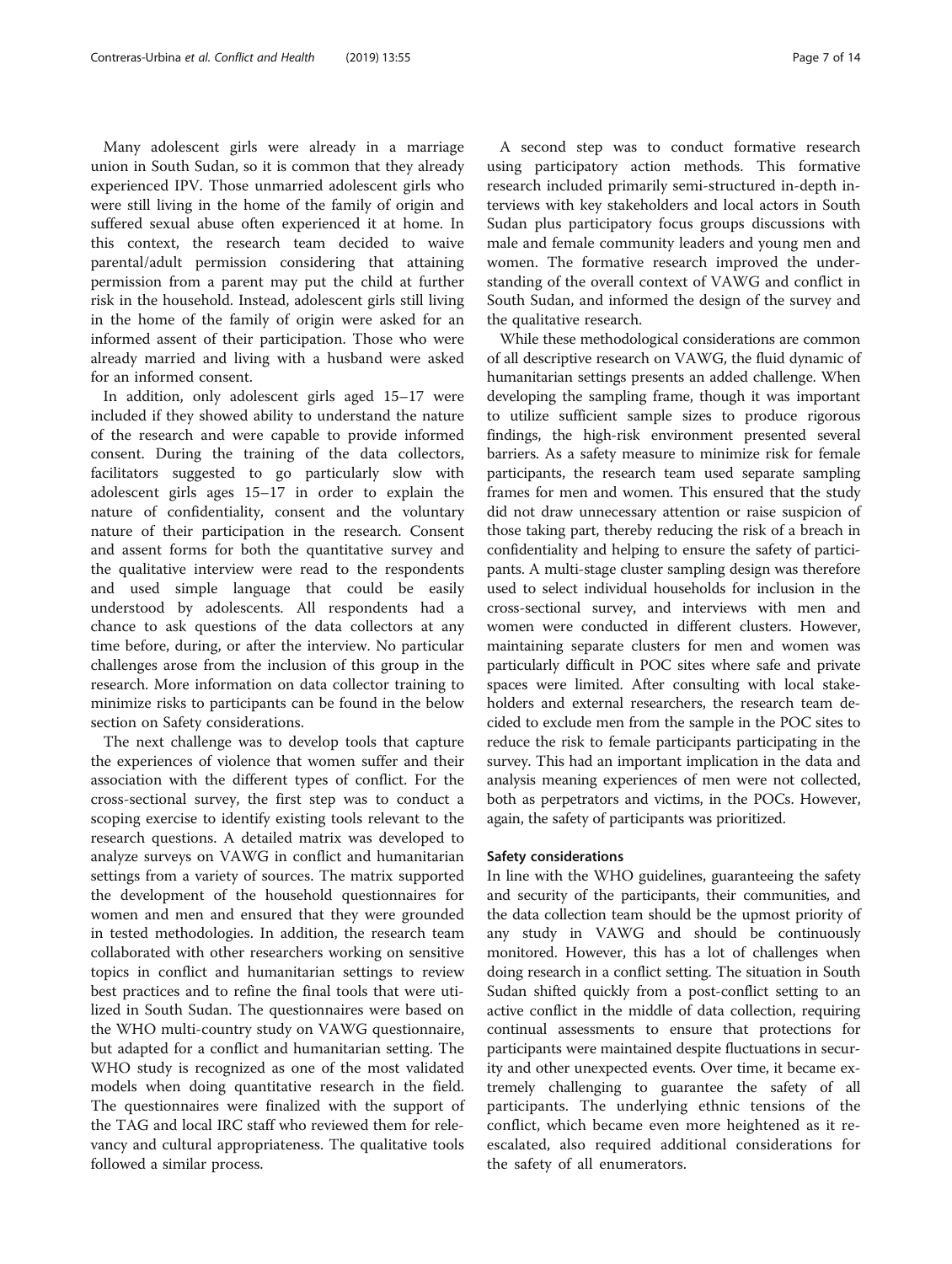# Coordinating with local networks and stakeholders

Working with IRC as an implementing partner with strong local networks was essential to facilitating community engagement, gaining access to key stakeholders and community members and receiving vital security information. IRC security protocols were strictly followed by the research team throughout the entirety of data collection, and the team only conducted research in locations that had these security protocols in place. Current security information was collated from a range of sources and fed to the research team through regular briefings with IRC's security team. These briefings were integrated into all planning and logistical meetings to ensure that the research team had a clear understanding of the situation on the ground at all times. To have relatively safe access to research sites and the cooperation and protection of authorities at the national and local level, IRC, with the support of the TAG and Forcier Consulting, obtained permissions, or sanctioned agreements to conduct research activities within the community, with the relevant actors.

IRC's strong presence in the research sites was crucial to the planning and implementation of research in those locations and enabled safe and secure data collection. This was particularly evident when tensions mounted in Juba and violence broke out across the city in the middle of data collection in July 2016. IRC's security assessments were pivotal to the decisions to stop and start data collection and to discontinue the study in Juba City due to the inability to prevent adverse events.

# Enumerator selection and training

In addition to security monitoring, it was extremely important to have measures in place to avoid unnecessary harm or discomfort to participants. Respect for persons is one of the core principles of research ethics and is highlighted by the WHO; however, protecting the rights, dignity and autonomy of participants in conflict and humanitarian settings is particularly challenging given the heightened level of vulnerability of the population.

One of the most important activities to increase the protection for survivors was the selection and training of enumerators. Enumerators were carefully selected and trained during an interactive three-week training session held at each site, which included instructions on managing privacy, confidentiality and participant distress, as well as questionnaire and study methodology.

To reduce risk for respondents, fieldworkers were members of the communities in which they were conducting research where possible, and/or they were from the same ethnic group as the individuals being interviewed; therefore, they had a strong rapport within those communities, in addition to speaking the same language and sharing cultural similarities. Careful attention was given to ensuring that interviewers were not exposed to risks due to their ethnic affiliation at any point during training or data collection. At the same time, we made sure that enumerators did not know any of the selected participants that they had to interview. Due to South Sudan's cultural and ethnic context, it was challenging to find women's fieldworkers with the characteristics that were needed (high-school educated, previous experience in doing research in sensitive topics, some gender awareness) that represent all different groups.

The training sessions for the fieldworkers needed to be adapted to the specific context of South Sudan. These adaptations were more practical than theoretical and required the use of local specific examples to represent different potential situations. Tools for the training sessions had to be simplified to allow for better understanding. To ensure that the fieldworkers were prepared, a lot of time was dedicated to doing role plays with the research team. Regular debriefs were also held with the fieldworkers to ensure continuous learning, support and improvement; however, sometimes this was difficult due the conditions of the context.

# Protecting confidentiality and voluntary participation

Extra precautions were taken to follow the WHO guidelines regarding confidentiality and voluntary participation of selected participants and reducing distress or anxiety during or after the interview. Regarding confidentiality, the main challenge was to carry out the interviews in completely private spaces with no one else in view or hearing distance, especially in those settings where participants were in extremely close quarters, such as POC sites. Qualitative indepth interviews were held in NGO offices and women's safe spaces to guarantee privacy. For quantitative interviews, if the privacy of the survey respondent could not be assured when in their home, interviews were moved to rooms in community centers, NGO offices or other pre-determined safe spaces. However, there were situations where total privacy could not be assured, in particular in the POC camps where relatives and friends lived in cramped and close quarters. In these cases, enumerators were trained to try to re-schedule the interviews; however, in some cases they were not able to guarantee complete privacy and the interview was not conducted. Although these cases were small, it may have introduced a bias by not interviewing those women who could not be in total privacy for the survey.

Regarding voluntary participation, the power imbalance between these vulnerable populations and the organizations who conduct research—especially when an implementing partner is involved—can make participants susceptible to influence to participate due to fear of retribution or loss of services if one decides not to participate. There was special attention to this potential power imbalance during the training to fieldworkers. Particular emphasis was put on how to introduce the study. The IRB requested to have a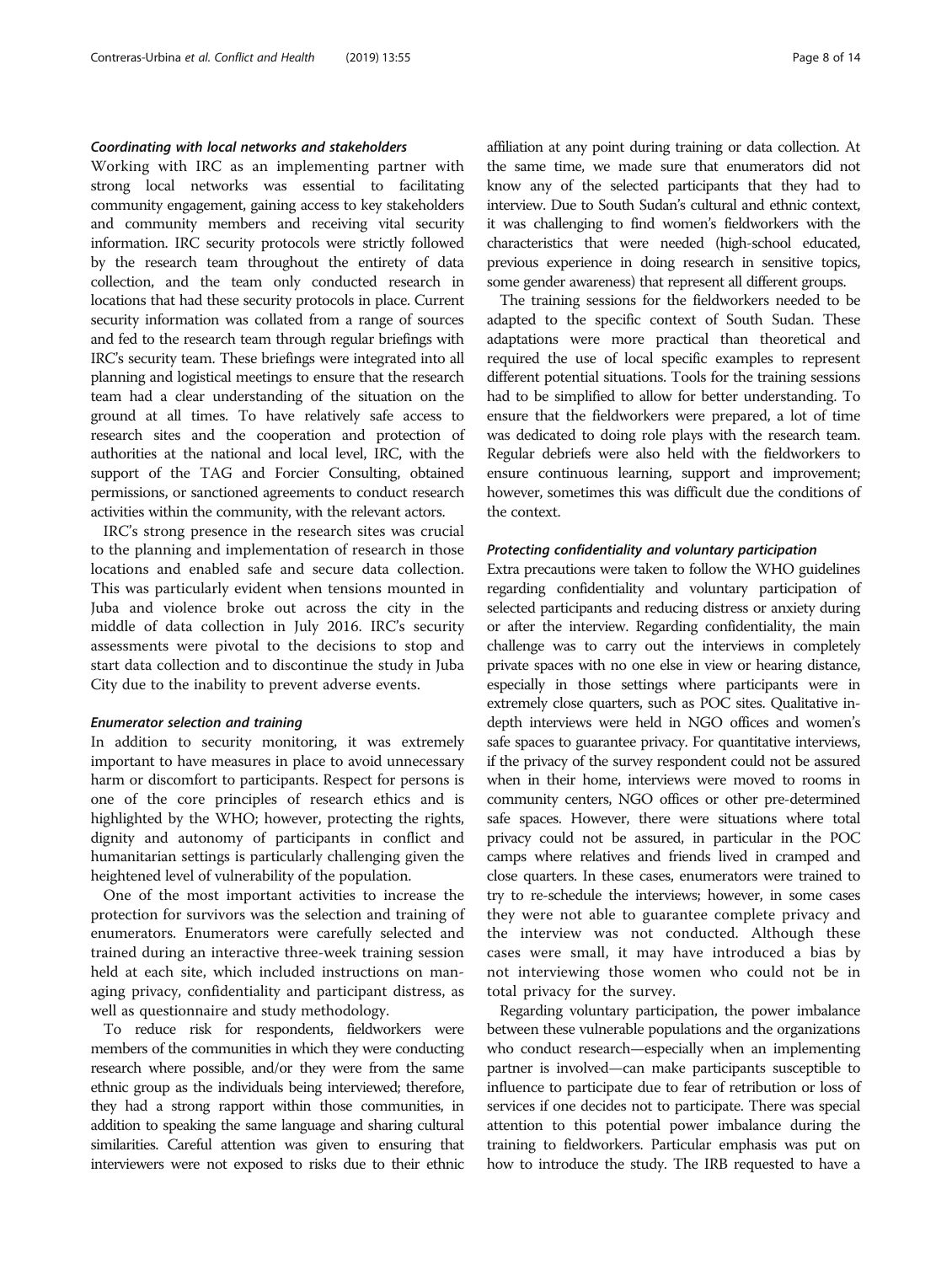large and detailed informed consent form to read to participants. In this context, this mechanism did not work because many women in South Sudan are illiterate and they are not use to listen to long and complex document. Instead, fieldworkers provided, with their own words, a very detailed explanation of the purpose of the study, the potential risks, how the information was going to be used, and the long-term benefits for the community. Many hours were spent during the training to enumerators practicing the introduction of the study.

In addition, fieldworkers encouraged respondents to ask any questions or voice any doubts or concerns before and during the interview and they tried to give appropriate answers to all questions. Participants were advised that some of the topics would be extremely personal and may be difficult to talk about. Participants were informed at the beginning of the interview and reminded throughout that they could choose to skip questions or stop their participation at any time if they no longer wished to participate.

In all cases, the aim was to obtain this permission without the use of any coercion or inducement or promising unrealistic benefits for the participants. However, despite all these efforts, it is not clear at what extent participants accepted to be part of the study because they felt obligated to do it or because they felt that they were going to obtain a direct benefit from it. Consent was obtained verbally, as obtaining written consent would not be appropriate given the large percentage of the population that is illiterate.

## Minimizing distress to participants

To minimize distress during and after the interview, basic care and support for survivors of violence, as well as other participants needing psychosocial support, were in place before beginning data collection. A list of resources for survivors of violence was developed for referral to quality services in each site in South Sudan, including health, psychosocial, women's support and legal/police. This list was offered to all participants regardless of whether or not they reported experiencing violence. In addition, survivors of violence who participated in the in-depth qualitative interviews continued to receive services from IRC as part of on-going GBV case management.

Due to the high level of trauma in this setting, significant efforts were also made to minimize re-traumatization for participants. The field workers were trained to identify signs of distress; if a respondent appeared to be in distress or experiencing re-traumatization, they stopped the interview and allowed the respondent to compose herself/himself. The enumerators then asked the respondent if she/he wished to continue or to stop the interview and talk to a trained counselor. Psychosocial support workers were available with vehicles in all sites to visit participants in their homes if they experienced significant distress during

the interviews. In addition, service providers at IRC and other local organizations were advised to ask women who visited their centers as a result of referral from the study (identified by presenting the referral card distributed at the end of the survey) whether they experienced additional violence as a result of their participation in the study. The survey tools also included a final question ("How has talking about these things made you feel?") to track the percentage of participants who felt worse after participating in the survey. This measure was monitored throughout the duration of data collection and the percentage was consistently extremely low.

# Vicarious trauma

This study also acknowledged the risk of vicarious trauma for researchers and fieldworkers. Researchers were often exposed to personal and sometimes upsetting accounts of participants' experiences of violence. While emotional engagement can be a tool for researchers to provide a safe and comforting environment for participants, it can also carry an emotional cost for the researcher. As part of this research, fieldworkers and research staff were provided with on-going support, including basic psychosocial care, regular check-ins, and weekly debriefing sessions throughout the duration of data collection to minimize any distress on their part as a result of listening to participants' experiences of violence. However, sometimes it was very difficult to provide this support. Operational and logistics challenges to transport the research team, especially during community attacks, or insufficient capacity for case management services (which prioritized research participants or other cases) were among some of these challenges. For that reason, some sessions related to self-care were included during the training.

# Analysis and research uptake

After data collection was completed and results were analyzed, it was important to ensure that the findings from the study would be utilized to improve the lives of women and girls. The presentation of findings from VAWG research is sensitive no matter the setting; however, in South Sudan, political and cultural tensions made it especially difficult to present data without interfering in the conflict or having negative consequences on those involved in the research. Therefore, the research consortium developed several different research products as part of the uptake phase. In addition to a full report [[2](#page-13-0)], which could be immediately disseminated to global stakeholders, the research team developed a policy brief, presentation materials targeted at communities, and academic papers. With different audiences, the presentation of findings in each of these products was slightly adjusted to ensure that they would be relevant to specific audiences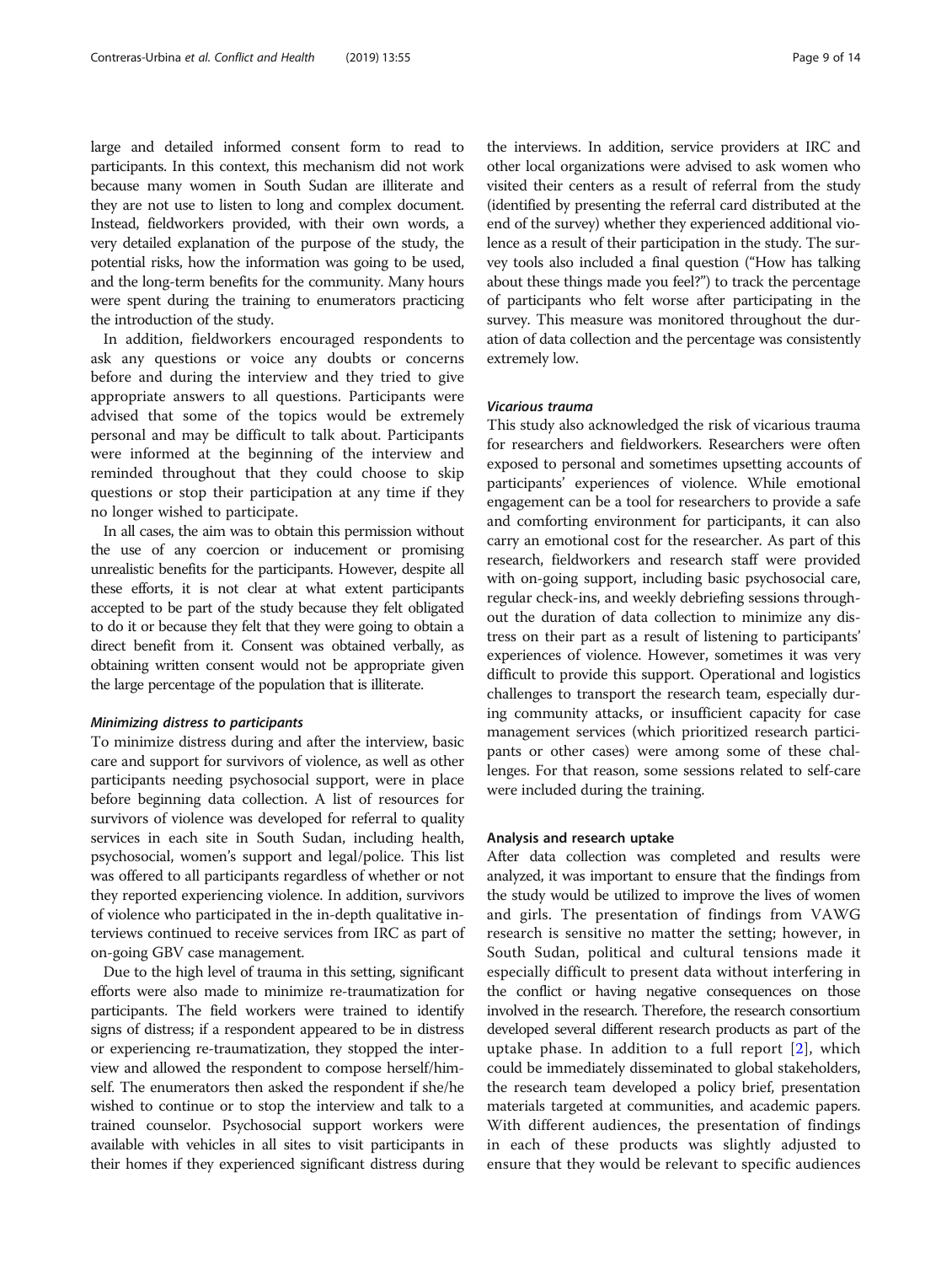and to minimize potential risks to participants and their communities.

In accordance with ethical standards, identifying information was removed from all reports to protect the confidentiality of all research participants. After determining the audience for each research product, further consideration was given to potentially harmful information and whether some findings might breach confidentiality in specific contexts if presented to local stakeholders. Therefore, additional identifying information including specific location (for example, the specific POC site in Juba), political affiliation and ethnicity were also removed.

While academic papers and reports published at the global level included specific reference to research sites without causing harm, presenting this level of information at the local level could have significant negative consequences. To avoid causing harm to communities or fueling tensions between parties in the conflict, research findings were presented with care and in as neutral a way as possible. Given the ethnic nature of the conflict in South Sudan and the potentially oppressive behavior of some national actors, particular consideration was given to findings that might incite further violence between participating communities. After consultation with the TAG and local IRC staff members, certain references to politically sensitive topics were removed; for example, removing the specific affiliation of armed combatants when mentioned as perpetrators of violence. Additionally, as geographic locations are strongly associated with specific ethnic groups, care was taken when presenting population-specific statistics to local audiences, and more general figures without reference to ethnicity were utilized. While the presentation findings around specific perpetrators raised ethical questions as removing reference to specific perpetrators may have reduced accountability, the safety of participants took precedence and so findings referring to specific groups were de-identified.

Involving local stakeholders in the research uptake phase was key to ensuring that findings would be used while also reducing risk to participating individuals and communities. The TAG, GBV Sub-cluster and local staff from the consortium partners had the opportunity to provide input on analyses and drafts of the report, confirming that the findings were relevant. The TAG and local IRC staff also supported the dissemination of findings through their relevant networks, guaranteeing that the research would help to improve the lives of women and girls in South Sudan.

Since the time of the study, findings have been shared at the international level in a number of high profile events including at the United Nations. In addition, results have also been presented in South Sudan to the TAG, local governmental and non-governmental organizations, and UN agencies, among other key institutions. These presentations were conducted in addition to a workshop for local actors, where representatives learned how to interpret the data in the report and made plans regarding how to put this research into action. In addition, the study has been featured in multiple international and national media outlets.

Specifically, in order to reach community members where the research was conducted, a data-to-action process was planned with local stakeholders in South Sudan and has begun to be implemented. This includes the development of a workshop with local women's organizations, artists, and other key stakeholders to develop together participatory program tools using the data and stories collected in the study. Artists will assist with the design of the tools in order to translate the research results and stories into visual tools that can be used by the stakeholders.

# **Discussion**

Any research involving human subjects must consider ethical standards developed and validated by the scientific community. The South Sudan study confirmed that the application of universal ethical standards can present several difficulties, especially in conflict and humanitarian settings, some of which can cause important dilemmas for the researcher. The response to these dilemmas can be very complex and may require an in-depth ethical and methodological analysis.

The WHO guidelines provide an important framework for conducting research on VAWG in conflict and humanitarian settings. But, what are the main challenges in the application of these guidelines? And do these guidelines sufficiently take into account the ethical, methodological and safety challenges for conducting research on VAWG in conflict and humanitarian settings? The following section outlines reflections on each of the WHO guidelines based on the South Sudan study.

# The benefits to respondents or communities of documenting sexual violence must be greater than the risks to respondents and communities

Many activities were carried out to make sure that the research was needed. However, implementing these activities requires a lot of time and resources, both human and financial. This can be particularly challenging during an acute conflict. Donors, researchers, programmers, and all key actors involved in a study like this should be aware of the importance of this assessment, as well as the financial and operational implications of this process to make sure that the research is needed and will benefit women and girls.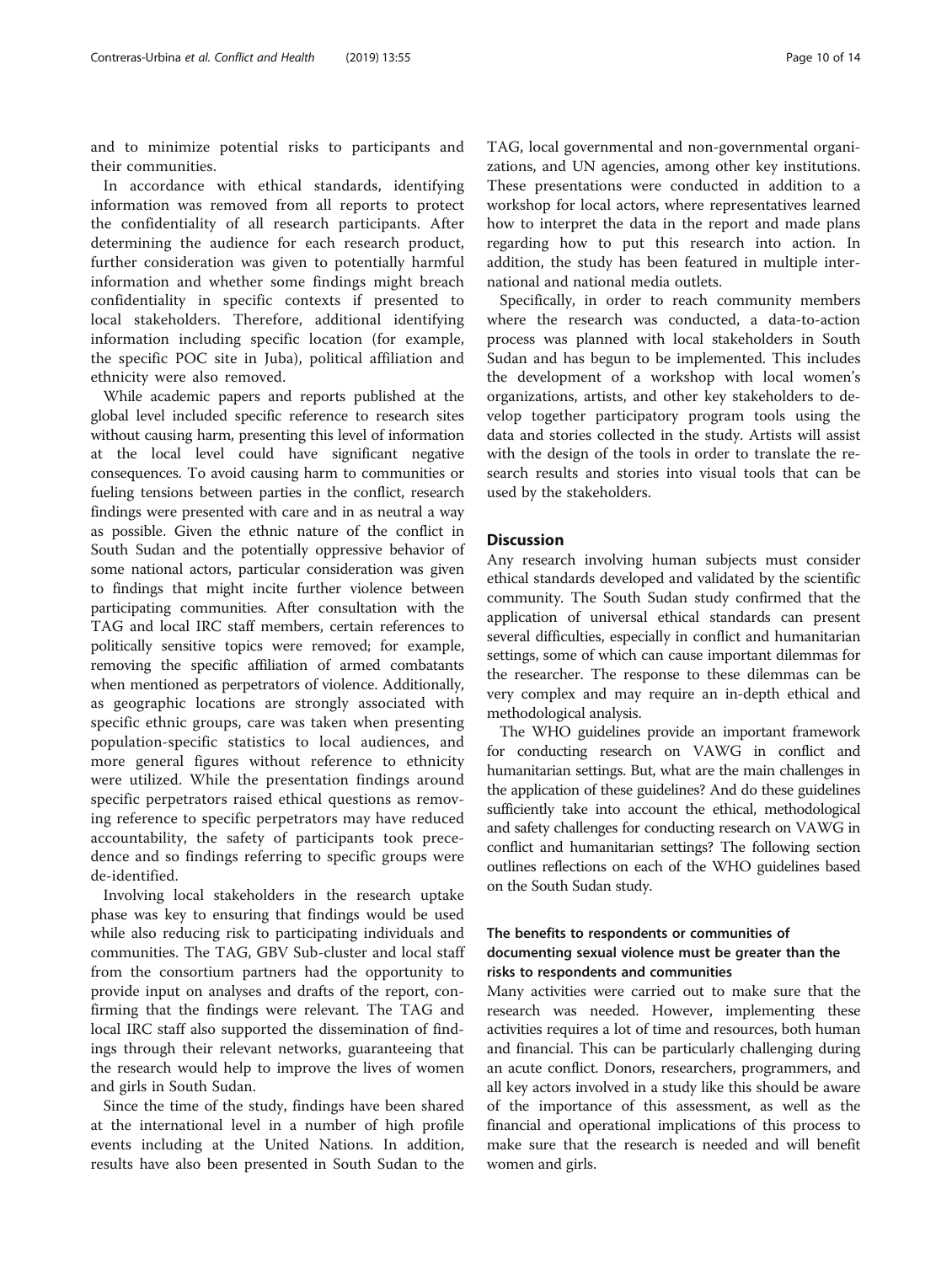# Information gathering and documentation must be done in a manner that presents the least risk to respondents, is methodologically sound, and builds on current

# experience and good practice

Similar to ensuring the needs and benefits for research on VAWG in conflict, deciding on a strong and appropriate research methodology takes time and has financial implications. For this research in South Sudan, it was vital to conduct initial review around what others have done globally and locally on the same topic. Although it was important to be innovative and adapt methodologies to this particular research, there was no need to re-invent the wheel.

While some rigorous methods may not be feasible in certain settings, this research benefited from utilizing mixed quantitative and qualitative research methods because it enabled an in-depth exploration of VAWG in a complex crisis setting. This was particularly important considering that it was the first study in South Sudan that attempted to determine the levels of different types of VAWG and their connection with the conflicts.

One of the main methodological challenges of this research was defining the need for a population-based household representative survey. This type of survey provides an estimated diagnosis of the magnitude and explanation of the factors, consequences, and circumstances of VAWG in representative areas. By providing a clearer picture of how different types of violence are connected to different conflicts, settings and phases of a crisis, quantitative findings can be generalized to other similar conflict and humanitarian settings, and can be used by VAWG actors to prioritize specific types of violence at specific times in a crisis. However, conducting this type of survey can be methodologically and ethically challenging and the caring of the WHO considerations could be very costly and with a lot of operational and logistics implications. While deciding whether or not a population-based survey is necessary, researchers should consider the need, previous surveys, resources, logistic implications, and the phases of the crisis (acute, protracted or post-conflict). While it is important to capture this information, a populationbased survey might be a better choice during a more stable phase of the conflict.

Another important methodological implication in this study was the establishment of key concepts such as the types of violence and the types of conflict that will be analyzed in collaboration with local partners. In conflict settings, many types of VAWG can be present in one setting, as well as different types of conflict. The situation in South Sudan is very complex and involves multiple levels of conflict and crisis. In this research, it was challenging to distinguish between periods of conflict and peace in order to establish temporality.

The documentation of results deserves specific ethical guidance when doing research in conflict and crises. Ethically, the research team felt responsible to conduct the best possible actions to ensure that the research findings benefited communities and were presented for different audiences in a way that makes the findings easy to uptake for policies and programs.

In conflict settings such as South Sudan, political and cultural tensions can make it difficult to present data without interfering in the conflict or having negative consequences on those involved in the research. For example in this case, government and some local actors are opposed to one another, making the presentation of findings particularly challenging. While involving community members in the dissemination process is very valuable, there is also a risk of bias in politically polarized environments or environments where ethnic tensions are high. The publication of research findings in oppressive settings could even cause problems for the researchers or the organizations involved in the research.

Additionally, lack of governance in humanitarian settings can make it difficult for actors to sufficiently implement any recommendations or changes that arise from the research. In the case of South Sudan research, presenting the findings in a confidential way was important to reduce potential risks. Additionally, to avoid causing harm to communities or stoking tensions between parties in the conflict, research findings were carefully presented in the most neutral way possible. Finally, different dissemination formats were utilized for different audiences so as to ensure both adequate understanding and also to avoid eliciting negative reactions. Having designated funds for the development and implementation of a research uptake plan from the outset of the study was key.

# Basic care and support for survivors/victims must be available locally before commencing any activity that may involve individuals disclosing information about their experiences of violence

The research team took this consideration very seriously, at the extent that one of the criteria for selection of the research setting was the feasibility to have services available where the data was collected. The presence of IRC and the accompanying services were extremely important for this research in order to fulfill this consideration. However, this introduced a clear methodological limitation, as the research was only conducted in locations where services were available. The experiences of women where no services were available were left out of the scope of this research.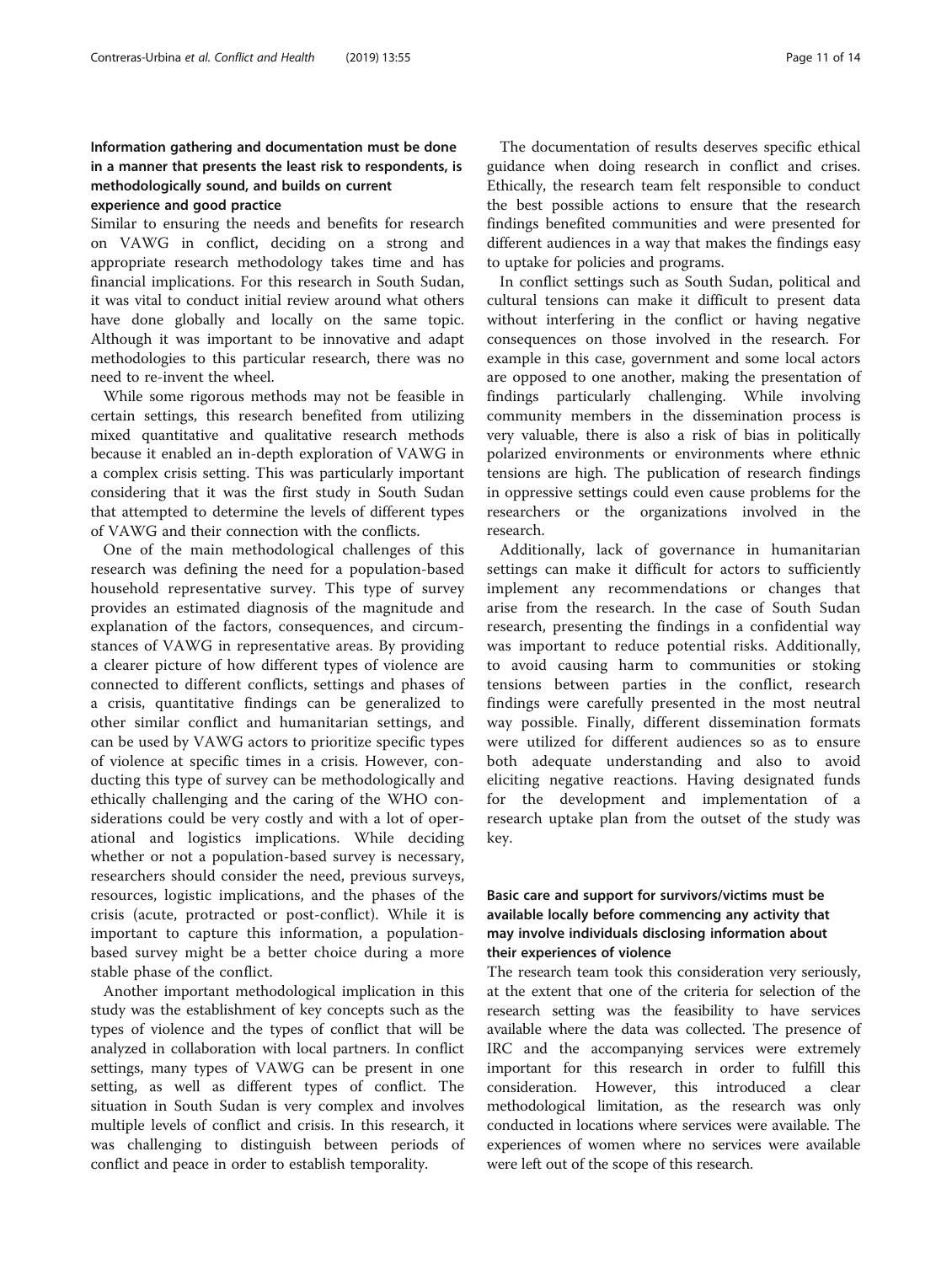# The safety and security of all those involved in information gathering about violence is of paramount concern and in emergency settings in particular should be continuously monitored

The research in South Sudan prioritized this recommendation over all of the other ethical considerations. This caused several ethical dilemmas where the research team had to decide between the protection of the safety of participants and fieldworkers and the reduction of methodological limitations and bias to the study. However, putting participants and staff at risk was not an option, and for that reason all possible mechanisms were put in place to protect everyone involved in the research. This includes adherence to the security protocols and operational preferences of implementing partners, holding regular meetings about security, developing back-up and flexible plans, and pausing data collection during acute conflict. The volatile nature of this particular conflict required close and constant security monitoring. Similar to the other considerations, this took time and effort for the people involved in the research.

# The confidentiality of individuals who provide

information about violence must be protected at all times Confidentiality is a key consideration to avoid harm, stigma, or discomfort to respondents. In the context of this research, informal living conditions made it more difficult to maintain confidentiality - especially in the POCs. If privacy could not be established in the home of the participant, extra precautions were taken, such as using different venues like community centers, NGO offices and other buildings. All interviews were conducted in private spaces.

# Anyone providing information about violence must give informed consent before participating in the data gathering activity

Several scholars have stated the difficulties around obtaining true consent for participation in research, especially in contexts with marginalized and vulnerable population. The voluntary participation was a serious consideration taken by the research team. For that reason, informed consent procedures were adapted to the local context. However, in humanitarian contexts like South Sudan, there can be false expectations of individual study benefits that may encourage participation. Some participants may have agreed to participate because they assumed that this would be positive – or at least not negative - for them or because they felt obligated to participate. The fieldworkers tried to avoid these situations, and in all cases, tried to have an equal relationship with participants and to obtain permission to conduct the interview without the use of any direct or indirect coercion, inducement or by promising unrealistic

benefits. However, despite of these efforts, it is not clear to what extent participants agreed to be part of the study in a totally voluntary way.

# All members of the data collection team must be carefully selected and receive relevant and sufficient specialized training and ongoing support

As previously mentioned, the selection and training was extremely important for the successful conduction of the survey. However, both the selection and training were very challenging in a context such as South Sudan. In conflict and humanitarian settings it can be very difficult to carry out a long training considering the conditions. In the future, other innovative approaches to training could be explored to ensure efficiency, while making sure fieldworkers receive the basic information needed to conduct the research in an ethical and rigorous way.

# Additional safeguards must be put into place if children (i.e. those under 18 years) are to be the subject of information gathering

In this research, the decision was made to include individuals aged 15 to 17 in the survey. This was approved by the TAG and the local researchers and programmers. Extra measures were taken to protect the participants that fell under this category. In addition, the decision was made not to include adolescent girl survivors in the qualitative in-depth interviews to reduce the risk of possible distress among adolescent girls.

In sum, the WHO Recommendations provide an important framework to carry out research on VAWG, taking into account main ethical considerations. However, we consider that this will improve if a distinction is made between ethical principles and the means to address these principles. Ethical principles in sensitive research are those based on the Belmont Report related to the respect, benefit and justice to all people involved on research. In this case, issues such as security, avoiding harm, consent, and benefit for the community would be ethical principles. Instead, guaranteeing confidentiality, training of enumerators, and provision of referral services are a means to address these issues. This distinction is important to help researchers to better organize their thoughts on how to address these ethical issues. The WHO ethical recommendations would also benefit from providing more practical means to addressing ethical dilemmas when doing research on VAWG in conflict and humanitarian settings, rather than just theoretical concepts.

In the conflict and humanitarian field, efforts have been made to address some ethical considerations when doing research with human subjects in general. For example, the Medicines Sans Frontieres (MSF) developed an ethical framework for conducting research in conflict settings [[10](#page-13-0)]. The framework presents nine benchmarks for the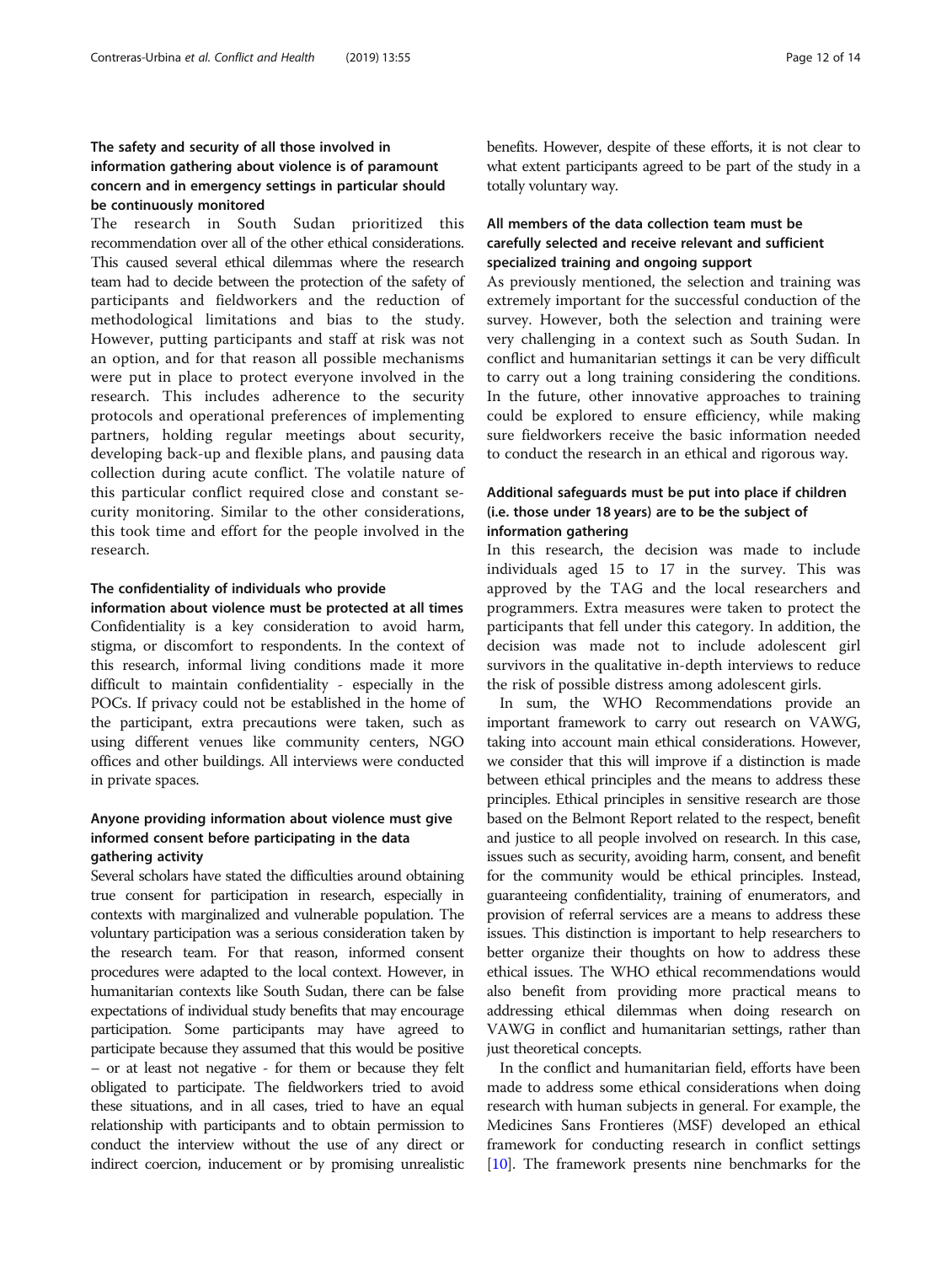ethical conduct of research. Several of these benchmarks are included in the WHO recommendations, however, they further emphasize the importance of community engagement and having collaborative partnerships with local actors. Another consideration is about the fair selection of participants, given that in conflict areas especially within refuge and displacement settlements and camps—there is research fatigue among the population because those settings are more accessible for research.

It is very important to have a specific framework when doing research on VAWG in conflict and humanitarian settings, but it is important to keep in mind that the researchers will face some ethical dilemmas that contradict some of the ethical recommendations. For that reason, the framework should be flexible but at the same time should provide specific practical recommendations of how to address ethical challenges should they arise.

While doing research on VAWG in conflict and humanitarian settings, there is a clear tension between the need to conduct research to seek the well-being of the society and the respect and safety of the participants and their communities. This balance needs to be continuously assessed by researchers, and more innovative methods needs to be developed to reduce risks while doing research in these types of settings.

Finally, due to the challenges presented by the situation in South Sudan, it is necessary for all partners and members of the research team to adapt their expectations around logistics and what is feasible within timeframes. All aspects of the research process, including moving the entire research team to each location, were much slower than expected in this conflict setting.

# Conclusions

Ellsberg and Heise [[13](#page-13-0)] stated that research on VAWG can be done with full respect for ethical and safety considerations if proper care and resources are devoted to this end. This is extremely important in conflict and humanitarian settings where women are already at risk. All researchers involved in studies of this topic, in these settings, have the ethical obligation to take every precaution possible to minimize risks and maximize benefits. Important efforts are needed to improve the capacity of researchers and practitioners to adequately address ethical and methodological issues when undertaking research in conflict and humanitarian settings. In addition to following international guidelines such as those set forth by the WHO, all research on conflict and humanitarian settings should be reviewed and approved by an ethical review board, and every ethical review board should have members who possess knowledge of human subjects' research on sensitive topics in high-risk settings.

The study in South Sudan provided an excellent opportunity to put into practice the international ethical guidelines to carry out research on VAWG in conflict and humanitarian settings. The study enabled the research team to reflect on the guidelines and develop strategies to cope with new methodological and ethical challenges that arose in this complex setting, adapting the guidelines, as necessary. It revealed the importance of developing a strong yet adaptable methodology and multiple alternative plans in order to efficiently and effectively solve any safety or ethical issues that might occur throughout the entirety of the study. It also emphasized the importance of collaborating with an implementing partner and gathering input from both local and international stakeholders to ensure a sound, relevant methodology and effective research uptake activities. The primary lesson learned derived from the study in South Sudan was that this type of research is extremely complex and necessitates significant planning, in addition to substantial financial and human resources. Since its completion, the study and its methodology have been used as models for conducting rigorous research on VAWG in emergency settings.

A key component of the success of the study in South Sudan was the social commitment to conducting research on VAWG in such a challenging context in an ethical and rigorous way. The buy-in and commitment of not only the consortium partners but also the donor, local stakeholders, and external experts and organizations were essential to the safe and successful completion of the study. Research is a social commitment and all actors involved should not forget the ultimate goal of carrying out research on VAWG in conflict and humanitarian settings: to improve the lives of women and girls. This goal must be the foundation of all research on VAWG and should inform all of the multifaceted ethical considerations and decisions that are made during a study to further protect women and girls.

#### Abbreviations

CIUK: CARE International UK; CPA: Comprehensive Peace Agreement; DfID: Department for International Development; GBV: Gender-based violence; GWI : Global Women's Institute; IPV : Intimate partner violence; IRC : International Rescue Committee; MSF: Médicines Sans Frontières; POC: Protection of Civilian; TAG: Technical Advisory Group; UN: United Nations; VAWG: Violence against Women and Girls; WHO: World Health **Organization** 

#### Acknowledgements

The authors wish to thank the What Works project, in particular Tim Hess from the IRC and UK DFID. We would also like to thank all the people from GWI, IRC, CARE UK, and Forcier who provided technical support to the implementation of the study. Also thanks to Elizabeth Rojas from GWI who support the editing of this paper. Special thanks to the fieldwork team, both supervisors and enumerators, that made possible to conduct this research in the most ethical and rigorous way. Finally, enormous gratitude to people from South Sudan who accepted to share their time and experiences. Also thanks to Elizabeth Rojas from GWI.